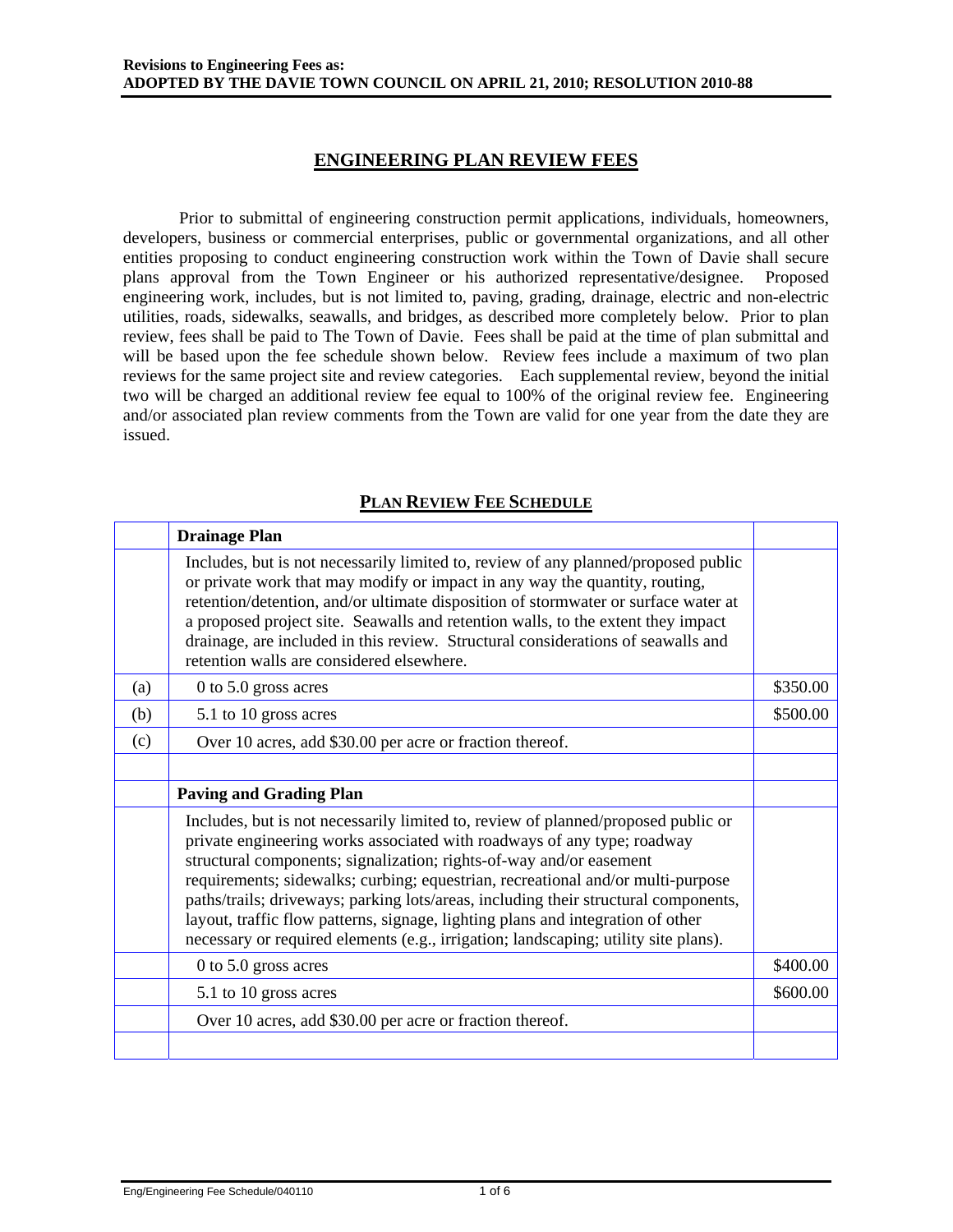# **PLAN REVIEW FEE SCHEDULE (CONT'D)**

|     | <b>Potable Water Treatment and/or Distribution System Plans</b>                                                                                                                                                                                                                                                                                                                                                                                                                                                                                                                           |          |
|-----|-------------------------------------------------------------------------------------------------------------------------------------------------------------------------------------------------------------------------------------------------------------------------------------------------------------------------------------------------------------------------------------------------------------------------------------------------------------------------------------------------------------------------------------------------------------------------------------------|----------|
|     | Includes, but is not necessarily limited to, review of planned/proposed public or<br>private engineering works associated with treatment for the purpose of potable<br>water production and/or distribution system piping and appurtenances from the<br>downstream side of service connections back through and including the tap to an<br>existing system. Fire protection lines, piping and appurtenances are included<br>from the downstream side of building service connections (typically backflow<br>prevention devices) back through and including the tap to an existing system. |          |
|     | 0 to 5.0 gross acres                                                                                                                                                                                                                                                                                                                                                                                                                                                                                                                                                                      | \$450.00 |
|     | 5.1 to 10 gross acres                                                                                                                                                                                                                                                                                                                                                                                                                                                                                                                                                                     | \$600.00 |
|     | Over 10 acres, add \$30.00 per acre or fraction thereof.                                                                                                                                                                                                                                                                                                                                                                                                                                                                                                                                  |          |
|     | <b>Wastewater System Plans</b>                                                                                                                                                                                                                                                                                                                                                                                                                                                                                                                                                            |          |
|     | Includes, but is not necessarily limited to, review of planned/proposed public or<br>private engineering works associated with sewage collection systems, wastewater<br>treatment and reuse/discharge. Engineering review coverage is initiated at the<br>upstream side of proposed service connections downstream to, and including the<br>connection to an existing system. Depending upon project size, plans may<br>typically include gravity sewers, pump/lift stations and discharge force mains.                                                                                   |          |
|     | 0 to 5.0 gross acres                                                                                                                                                                                                                                                                                                                                                                                                                                                                                                                                                                      | \$500.00 |
|     | 5.1 to 10 gross acres                                                                                                                                                                                                                                                                                                                                                                                                                                                                                                                                                                     | \$650.00 |
|     | Over 10 acres, add \$30.00 per acre or fraction thereof.                                                                                                                                                                                                                                                                                                                                                                                                                                                                                                                                  |          |
|     | <b>Seawalls, Retention Walls and Docks Plans</b>                                                                                                                                                                                                                                                                                                                                                                                                                                                                                                                                          |          |
| (a) | Minimum fee for in-house structural review                                                                                                                                                                                                                                                                                                                                                                                                                                                                                                                                                | \$200.00 |
| (b) | As necessary, structural aspects of this review may be outsourced to<br>professional engineering consultants under contract with the Town of Davie.<br>Minimum fees associated with outsourcing will be \$750.00. Fees charged by<br>the consultant in excess of the specified minimum will be passed on to the<br>individual or entity submitting the plans for review.                                                                                                                                                                                                                  |          |
|     | <b>Bridge Plans</b>                                                                                                                                                                                                                                                                                                                                                                                                                                                                                                                                                                       |          |
|     | 0 to 20 foot span                                                                                                                                                                                                                                                                                                                                                                                                                                                                                                                                                                         | \$200.00 |
|     | Over 20 foot span at \$100.00 per hour of Engineer's review time                                                                                                                                                                                                                                                                                                                                                                                                                                                                                                                          |          |
|     | Minimum deposit                                                                                                                                                                                                                                                                                                                                                                                                                                                                                                                                                                           | \$300.00 |
|     | As necessary, structural aspects of this review may be outsourced to<br>professional engineering consultants under contract with the Town of Davie.<br>Minimum fees associated with outsourcing will be \$750.00. Fees charged by<br>the consultant in excess of the specified minimum will be passed on to the<br>individual or entity submitting the plans for review.                                                                                                                                                                                                                  |          |
|     | <b>Traffic Plan (Relocated to Engineering Permits)</b>                                                                                                                                                                                                                                                                                                                                                                                                                                                                                                                                    | \$250.00 |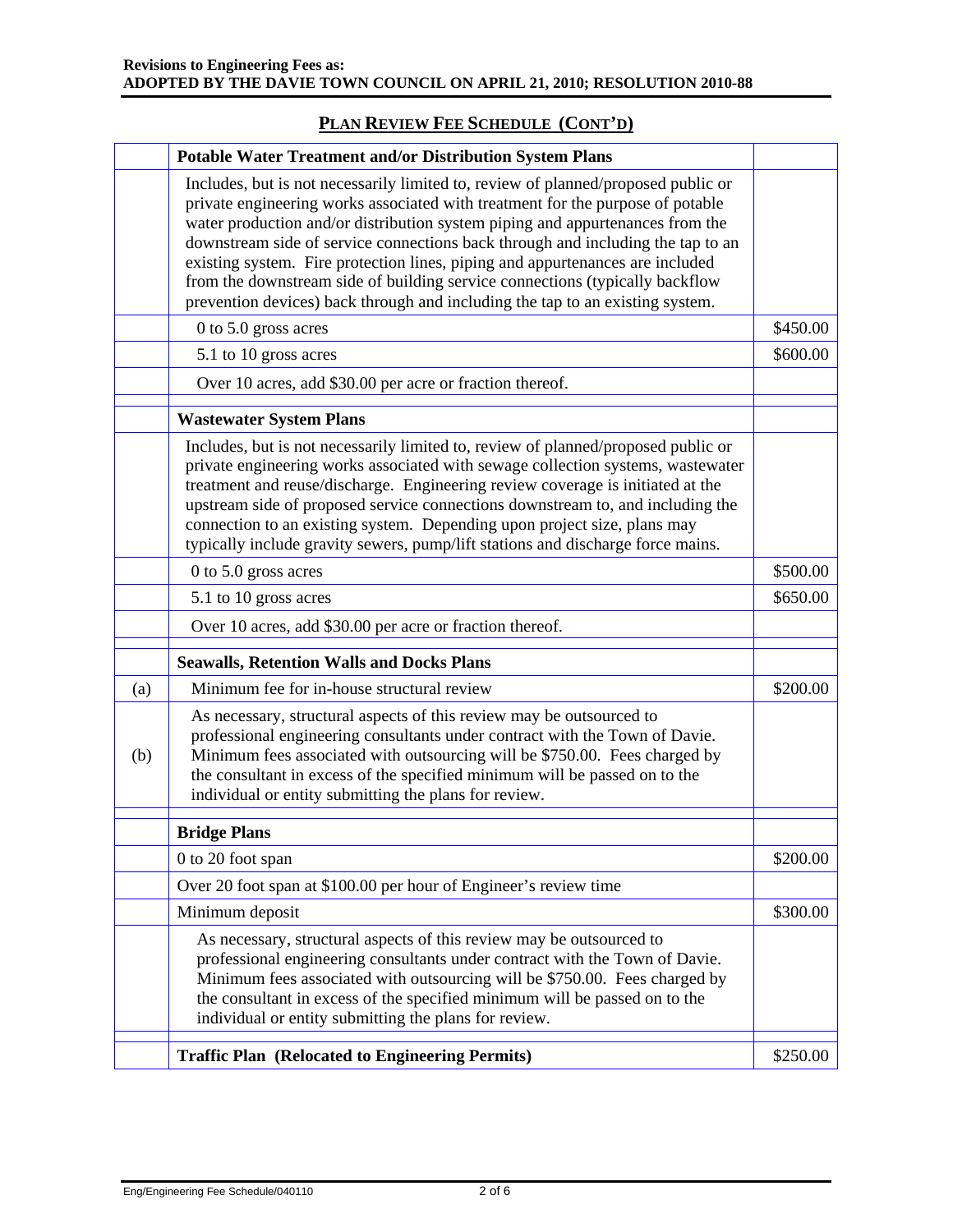### **ENGINEERING CONSTRUCTION PERMIT FEES**

One or more engineering construction permits shall be required to perform engineering work within the Town of Davie. Specific exceptions may be addressed through federal and state statutes/code and/or Town ordnance, resolution or published policy. It is the responsibility of the applicant to provide evidence of any applicable documentation supporting requested exceptions. Work included within the categories identified below encompasses, but is not limited to, earth movement, including, all types of excavation, cut and fill; earthwork; paving and grading; installation of utilities and appurtenant structures; roads; driveways; parking lots/areas; trails; sidewalks, seawalls, docks, bridges and all other engineering work categories listed by the State of Florida and Broward County Licensing Board as requiring an engineering contractor's license. Prior to issuing permit(s), a fee shall be paid to The Town of Davie. Fees shall be based upon the fee schedule shown below. Permits shall expire twelve (12) months from date of issuance, unless otherwise noted.

### **ENGINEERING PERMIT FEE SCHEDULE**

|     | <b>Clearing and Grubbing</b>                                                                                                                                                                                                                                                                                                                                                              |           |
|-----|-------------------------------------------------------------------------------------------------------------------------------------------------------------------------------------------------------------------------------------------------------------------------------------------------------------------------------------------------------------------------------------------|-----------|
|     | Clearing and Grubbing permits include, but are not limited to, removal of:                                                                                                                                                                                                                                                                                                                |           |
|     | vegetation and vegetative cover such as grass, trees, tree stumps, tree roots,<br>1.<br>logs, brush, noxious weeds and decayed vegetable matter; and                                                                                                                                                                                                                                      |           |
|     | refuse such as pole stumps, rubbish dumps and debris piles resting on or<br>2.<br>protruding from the ground surface; and                                                                                                                                                                                                                                                                 |           |
|     | obstructions, such as concrete paving, concrete edgings, foundations, fences<br>3.<br>and disused or abandoned structures.                                                                                                                                                                                                                                                                |           |
|     | Clearing and Grubbing permits are NOT used for:                                                                                                                                                                                                                                                                                                                                           |           |
|     | removal of underground obstructions such as drainage pipes, service<br>1.<br>conduits and fuel tanks, or                                                                                                                                                                                                                                                                                  |           |
|     | removal of any existing underground utilities (even if abandoned), or<br>2.                                                                                                                                                                                                                                                                                                               |           |
|     | changing site grade (other than for removal of stipulated material).<br>3.                                                                                                                                                                                                                                                                                                                |           |
| (a) | Fee equals \$500.00 per acre or fraction thereof                                                                                                                                                                                                                                                                                                                                          |           |
|     |                                                                                                                                                                                                                                                                                                                                                                                           |           |
| (b) | Minimum fee                                                                                                                                                                                                                                                                                                                                                                               | \$500.00  |
|     | <b>Site Development</b>                                                                                                                                                                                                                                                                                                                                                                   |           |
|     | Includes minimum earth movement, general excavation, cut and fill to the extent<br>of meeting a rough grading plan in conformance with stormwater pollution<br>prevention plan required by Florida Department of Environmental Protection.<br>Excavations, fills for canals, lakes and wetland mitigation areas excluded from<br>this permit type. Earthwork is subject to separate fees. |           |
| (a) | 0 to 5.0 gross acres                                                                                                                                                                                                                                                                                                                                                                      | \$750.00  |
| (b) | 5.1 to 10 gross acres                                                                                                                                                                                                                                                                                                                                                                     | \$1500.00 |
| (c) | Over 10 acres, add \$30.00 per acre or fraction thereof.                                                                                                                                                                                                                                                                                                                                  |           |
| (d) | Single-Family individual lot                                                                                                                                                                                                                                                                                                                                                              | \$150.00  |
| (e) | Excavation of Lakes, Canals, Ponds, Commercial Fill Pits-                                                                                                                                                                                                                                                                                                                                 |           |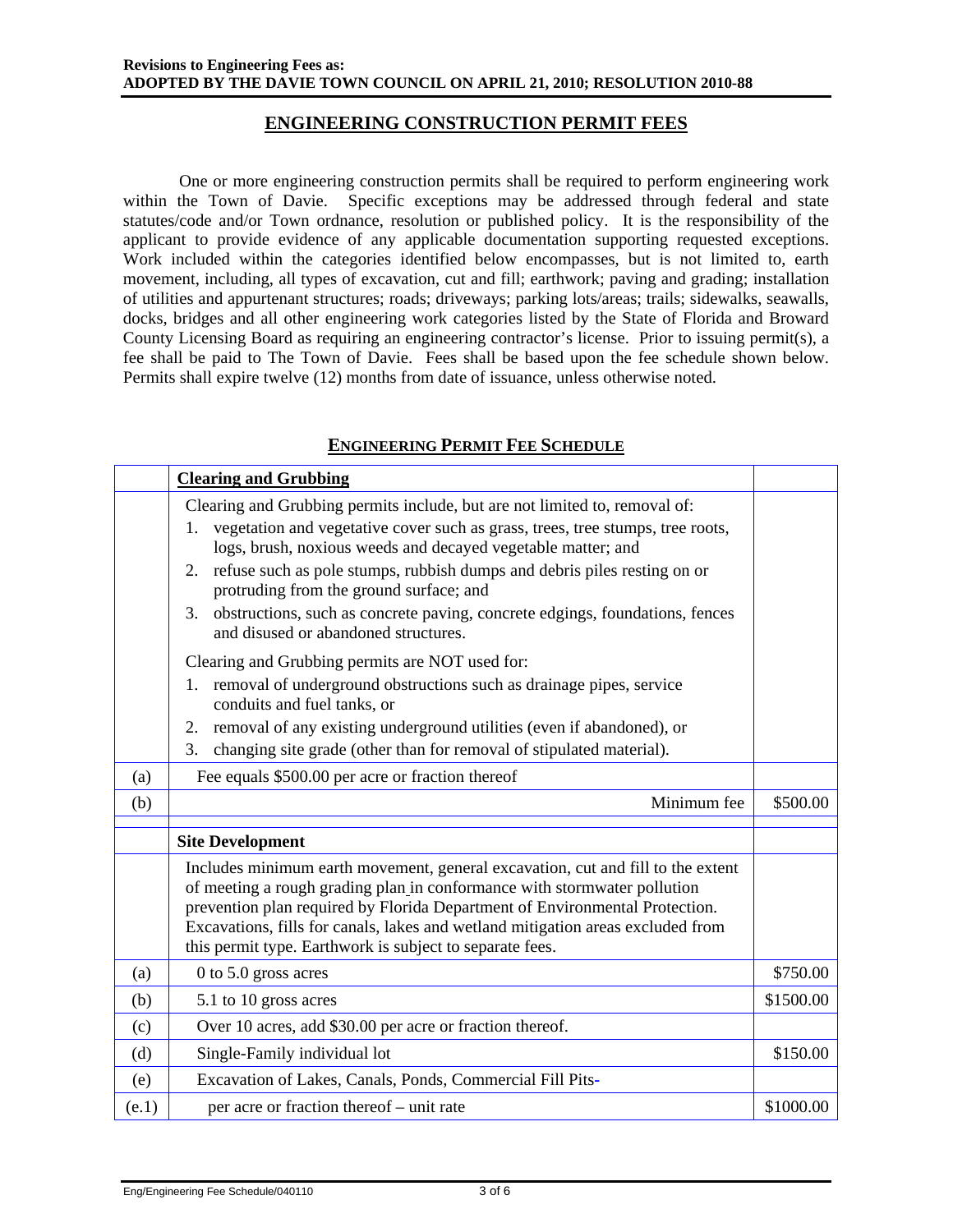#### **Revisions to Engineering Fees as: ADOPTED BY THE DAVIE TOWN COUNCIL ON APRIL 21, 2010; RESOLUTION 2010-88**

| (e.2) | Canals (per 500 linear foot segment or fraction thereof – unit rate)                                                                                                                                                                                         | \$1000.00 |
|-------|--------------------------------------------------------------------------------------------------------------------------------------------------------------------------------------------------------------------------------------------------------------|-----------|
|       |                                                                                                                                                                                                                                                              |           |
|       | Fill (single family home)                                                                                                                                                                                                                                    |           |
| (a)   | From 0 to 100 cubic yards                                                                                                                                                                                                                                    | \$100.00  |
| (b)   | From 101 cubic yards and above for each 100 cubic yards                                                                                                                                                                                                      | \$10.00   |
|       |                                                                                                                                                                                                                                                              |           |
|       | Earthwork (includes excavation, demucking, filling the site or removal of fill<br>from site)                                                                                                                                                                 |           |
| (a)   | 8% of Construction Cost                                                                                                                                                                                                                                      |           |
|       |                                                                                                                                                                                                                                                              |           |
|       | Drainage Systems (coverage described in Plan Review Section)                                                                                                                                                                                                 |           |
| (a)   | 10% of Construction Cost                                                                                                                                                                                                                                     |           |
| (b)   | Minimum fee                                                                                                                                                                                                                                                  | \$400.00  |
|       | Paving and Grading (coverage described in Plan Review Section)                                                                                                                                                                                               |           |
| (a)   | 10% of Construction Cost (New Developments)                                                                                                                                                                                                                  |           |
| (b)   | Minimum fee                                                                                                                                                                                                                                                  | \$400.00  |
|       |                                                                                                                                                                                                                                                              |           |
|       | <b>Pavement Cuts and Sidewalk</b>                                                                                                                                                                                                                            |           |
| (a)   | Prior to issuance of a P&G/pavement cut permit, a pavement restoration bond<br>shall be submitted to the Town in the amount of \$500 per vehicle lane of<br>pavement to be removed. The bond shall remain in force for one year after date<br>of completion. |           |
| (b)   | Per Vehicle Lane - Unit rate                                                                                                                                                                                                                                 | \$500.00  |
| (c)   | Pavement/Sidewalk Restoration (commercial/residential – less than 100 sq. ft.<br>gross)                                                                                                                                                                      | \$45.00   |
| (d)   | Sidewalk (new construction) less than 100 sq. ft. gross                                                                                                                                                                                                      | \$45.00   |
| (e)   | Sidewalk (new construction) 100 sq. ft. or more gross<br>5% of Construction Costs                                                                                                                                                                            |           |
| (f)   | Jack and bore procedure in lieu of road cut - Per Vehicle Lane - Unit rate                                                                                                                                                                                   | \$250.00  |
| (g)   | Traffic Plan (MOT                                                                                                                                                                                                                                            | \$250.00  |
|       |                                                                                                                                                                                                                                                              |           |
|       | Pavement Resurfacing, Restoration, Repair, Seal Coating, etc. for<br><b>Maintenance Work</b>                                                                                                                                                                 |           |
| (a)   | 3% of Construction Cost (Existing Residential Communities and non-profit<br>organizations)                                                                                                                                                                   |           |
| (b)   | 5% of construction Cost (Commercial & Industrial sites)                                                                                                                                                                                                      |           |
|       | <b>Water Systems (coverage described in Plan Review Section)</b>                                                                                                                                                                                             |           |
| (a)   | 10% of Construction Cost                                                                                                                                                                                                                                     |           |
| (b)   | Minimum fee                                                                                                                                                                                                                                                  | \$400.00  |
|       |                                                                                                                                                                                                                                                              |           |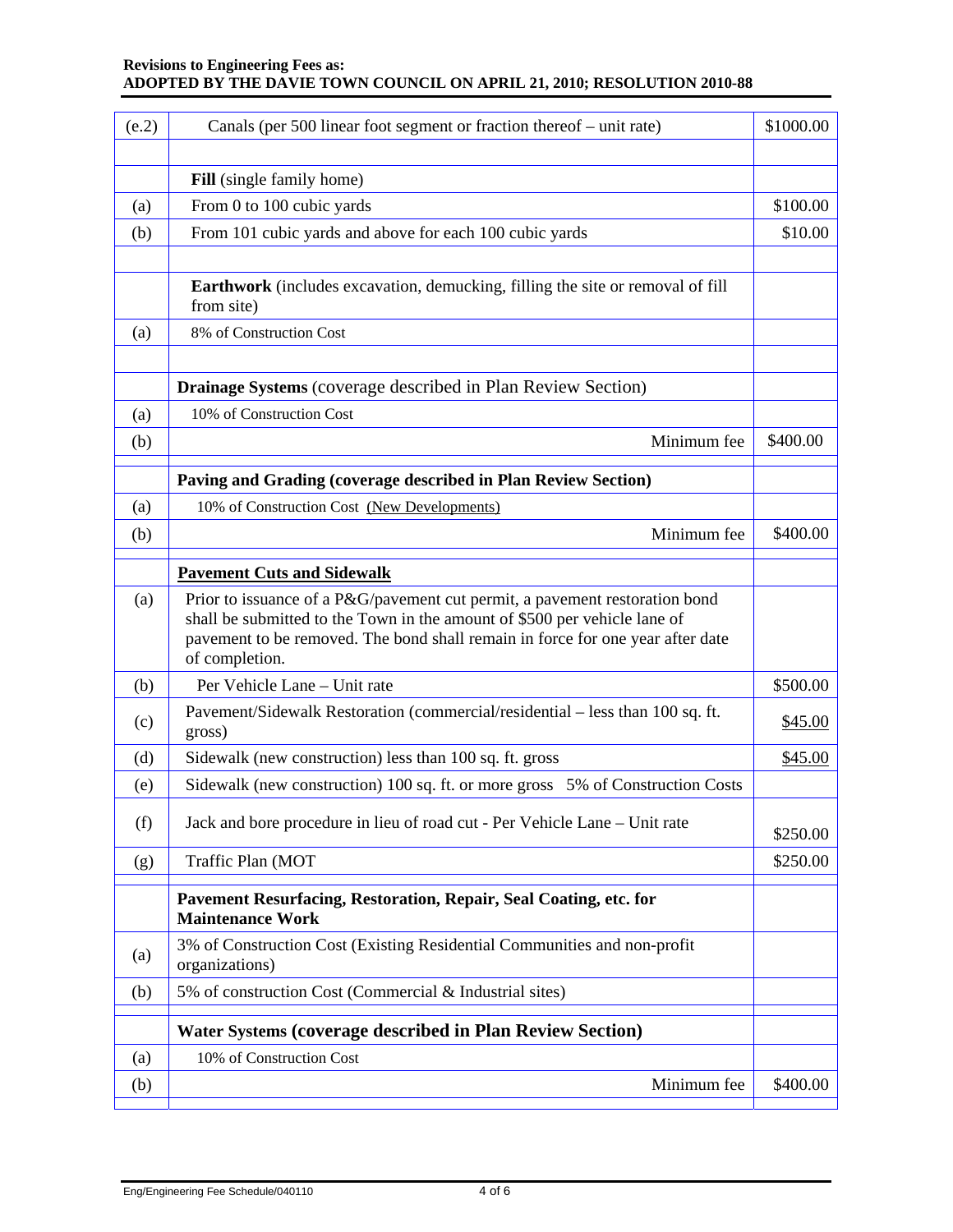#### **Revisions to Engineering Fees as: ADOPTED BY THE DAVIE TOWN COUNCIL ON APRIL 21, 2010; RESOLUTION 2010-88**

|       | <b>Wastewater Systems (coverage described in Plan Review Section)</b>                                                                                                                                    |           |
|-------|----------------------------------------------------------------------------------------------------------------------------------------------------------------------------------------------------------|-----------|
| (a)   | 10% of Construction Cost                                                                                                                                                                                 |           |
| (b)   | Minimum fee                                                                                                                                                                                              | \$400.00  |
|       | <b>Bridges</b>                                                                                                                                                                                           |           |
| (a)   | 10% of Construction Cost                                                                                                                                                                                 |           |
| (b)   | Minimum fee                                                                                                                                                                                              | \$500.00  |
|       | <b>Blasting</b>                                                                                                                                                                                          |           |
|       | Permit for each 3 month period (not to be pro-rated)                                                                                                                                                     | \$1200.00 |
|       | <b>Reapplication:</b>                                                                                                                                                                                    |           |
| (a)   | Change of Contractor (release of previous permit by applicable contractor<br>required)                                                                                                                   | \$200.00  |
| (b)   | Renewal of permit fee per discipline                                                                                                                                                                     | \$200.00  |
| (c)   | Permit Revision Fee (minimum per discipline)                                                                                                                                                             | \$200.00  |
| (d)   | Permit Revision Fee (10% of Construction Cost)                                                                                                                                                           |           |
|       | <b>Work Commenced Without a Permit</b>                                                                                                                                                                   |           |
| (a)   | Double fee plus all applicable code violations and associated fines                                                                                                                                      |           |
| (b)   | Minimum fee                                                                                                                                                                                              | \$500.00  |
|       | A minimum of 4 hours notice is required to cancel scheduled inspections. If<br>minimum notice is not provided, appropriate re-inspection fee(s) must be paid<br>prior to scheduling the next inspection. |           |
| (a)   | First required re-inspection                                                                                                                                                                             | \$100.00  |
| (b)   | Each successive re-inspection after first occurrence                                                                                                                                                     | \$200.00  |
| (c)   | Fire Hydrant Flow Tests - per hydrant - unit rate                                                                                                                                                        | \$25.00   |
| (d)   | Fire Hydrant Flow Tests Re-inspection – per hydrant – unit rate                                                                                                                                          | \$35.00   |
| (e)   | Overtime or Off-hour Inspection - \$75.00 per hour / minimum of 4 hours                                                                                                                                  |           |
| (e.1) | Minimum fee                                                                                                                                                                                              | \$300.00  |